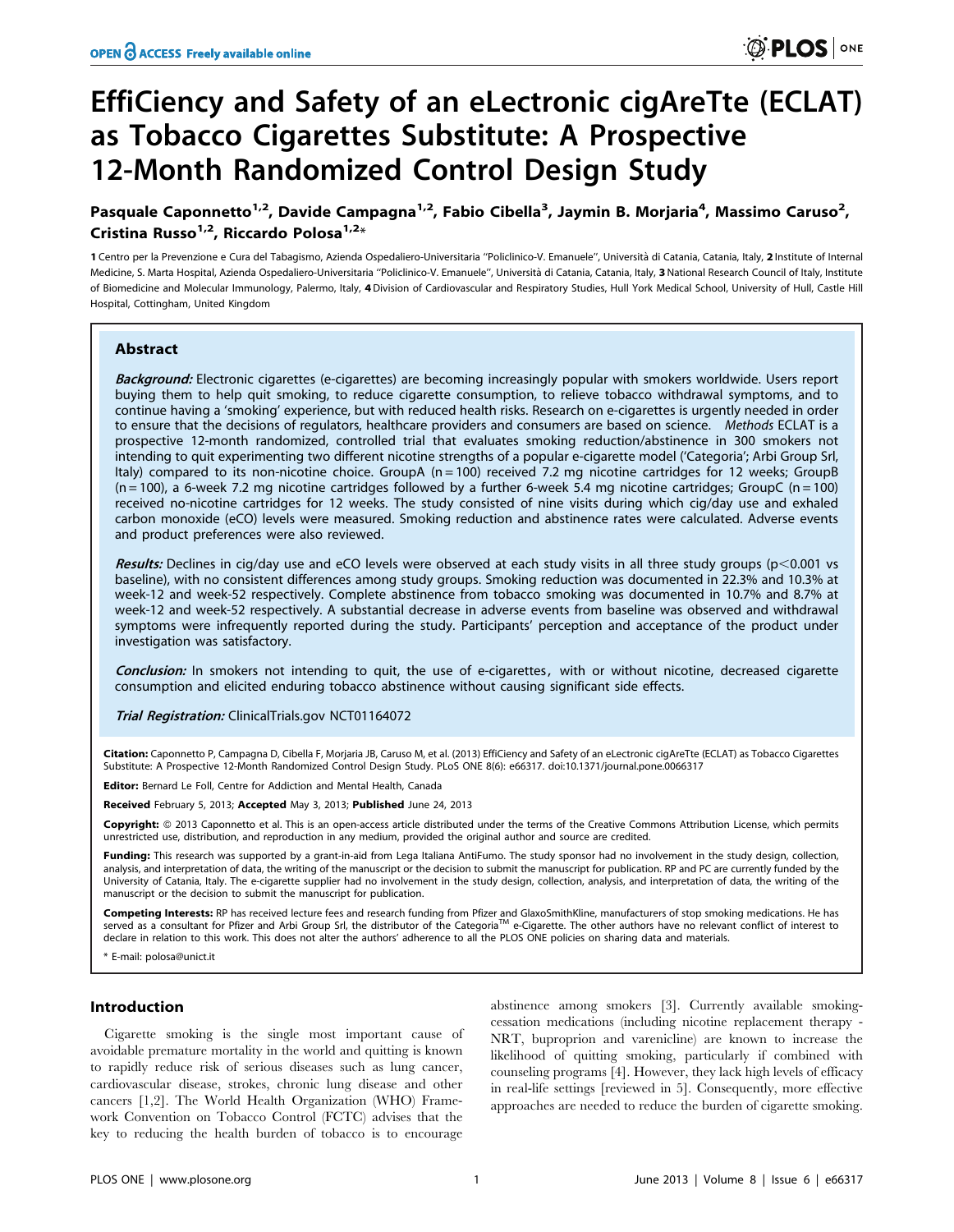E-cigarettes are battery-operated devices designed to vaporize a liquid solution of propylene glycol and/or vegetable glycerin in which nicotine or other aromas may be dissolved [6]. Puffing activates a battery-operated heating element in the atomizer and the liquid in the cartridge is vaporized as a plume of mist that is inhaled. As e-cigarettes do not burn tobacco, these products may be considered a lower risk substitute for factory-made cigarettes [7]. Most e-cigarettes are designed to look like traditional cigarettes and simulate the visual, sensory, and behavioural aspects of smoking traditional cigarettes [7]. Moreover a recent internet survey on the satisfaction of e-cigarette use has reported that the device helped in smoking abstinence and improved smoking-related symptoms [8]. These factors indicate that the ecigarettes may be an effective and safe cigarette substitute, and therefore merits further evaluation for this purpose.

In two recent case series, we reported objective measures of long-term smoking abstinence in inveterate smokers with severe nicotine dependence and/or major depression who quit after taking up an e-cigarette [9,10]. Moreover, in a prospective 6 month proof-of-concept study, e-cigarettes were shown to substantially decrease cigarette consumption without causing significant side effects in 40 smokers not intending to quit [11].

Obviously, these products need to be adequately regulated. Thus far, there have been heterogeneous regulatory responses ranging from no regulation to complete bans. In Italy, 'Categoria' e-cigarettes ('Categoria'; Arbi Group Srl, Italy) have been approved for marketing in 2010 by the Italian Institutes of Health (ISS – Istituto Superiore di Sanita`). However, the WHO's Study Group on Tobacco Product Regulation advised a negative approach to e-cigarettes [12]. The basis for this regulatory conclusion is uncertain, and more research on e-cigarettes must be conducted in order to ensure that the decisions of regulators, healthcare providers and consumers are based on science [13]. Consequently, formal appraisal of regular e-cigarette use in relation to reducing tobacco smoking consumption and the possibility of adverse events is now required to confirm and expand preliminary positive findings [9–11,14].

With this in mind, we designed ECLAT, the first randomized controlled trial investigating the EffiCacy and safety of an eLectronic cigAreTte. ECLAT is a prospective 12-month double-blind, controlled, randomized clinical study to evaluate smoking reduction, smoking abstinence and adverse events in smokers not intending to quit experimenting two different nicotine strengths of a very popular e-cigarette brand ('Categoria'; Arbi Group Srl, Italy). As it was unrealistic to also have a control group specifically for e-cigarette use given the ''naturalistic'' setting and study population, ECLAT was 'controlled' only in relation to the comparison among different nicotine strengths. We also monitored adverse events and measured participants' perception and satisfaction of the product.

# Methods

#### Participants

Regular smokers from Catania (Italy) not intending to quit were recruited during the period June 2010– February 2011 following placement of advertisements in a local newspaper inviting them to try the e-cigarette 'Categoria' (Arbi Group Srl, Italy) to reduce the risk of tobacco smoking.The trial profile is presented in Figure 1. It was mentioned that the product was an healthier alternative to tobacco smoke and that could be freely used as a tobacco cigarette substitute, as much as they liked. No other specific instructions were given. Participants were told that they would be randomized to three similar products, but characterized by different nicotine

strengths in the cartridge. They were also told that the purpose of the study was to evaluate the chance of reducing tobacco smoking consumption with e-cigarette use, to monitor the possibility of adverse events during the study, and to score their perception and satisfaction of the product. No financial incentive was offered for participation. The first consecutive 300 eligible smokers were included in the study (Centro per la Prevenzione e Cura del Tabagismo - CPCT; Universita` di Catania, Italy).

Inclusion criteria were: (a) smoke  $\geq 10$  factory made cigarettes per day (cig/day), for at least the past five years, (b) age 18–70 years, (c) in good general health; (d) not currently attempting to quit smoking or wishing to do so in the next 30 days (this was verified at screening by the answer ''NO'' to both questions ''Do you intend to quit in the next 30 days?'' and ''Are you interested in taking part in one of our smoking cessation programs?''), and (e) committed to follow the trial procedures.

Exclusion criteria were: (a) symptomatic cardiovascular disease; (b) symptomatic respiratory disease; (c) regular psychotropic medication use; (d) current or past history of alcohol abuse; (e) use of smokeless tobacco or nicotine replacement therapy, and (f) pregnancy or breastfeeding.

The study was approved by the ''Policlinico-Vittorio Emanuele'' ethics committee and participants gave written informed consent prior to participation in the study. No deviations were introduced in the protocol approved from ethic committee.

# Products Tested: ''Categoria'' e-cigarette

The "Categoria" e-cigarette (model "401") was used in this study. It is a three-piece model that closely resembles a tobacco cigarette (Figure 2). Its heating element in the atomizer is activated by a rechargeable 3.7 V-90 mAh lithium-ion battery. A fully charged battery can last up to the equivalent of 50–70 puffs.

Disposable cartridges used in this study looked like tobacco cigarette's filters containing an absorbent material saturated with a liquid solution of propylene glycol and vegetable glycerin in which nicotine or an aroma was dissolved. Disposable cartridges had to fit securely onto the heating element of the atomizer in order to produce a consistent vapour. Three different types of cartridges were provided for the study; ''Original'' 7.2 mg nicotine  $(2.27\pm0.13\%$  nicotine), "Categoria" 5.4 mg nicotine  $(1.71\pm0.09\%$  nicotine) and "Original" without nicotine ("sweet tobacco'' aroma). Detailed toxicology and nicotine content analyses of these cartridges had been carried in a laboratory certified by the Italian Institute of Health and can be found at: http://www.liaf-onlus.org/public/allegati/categoria1b.pdf.

The ''Categoria'' electronic cigarette kit and cartridges were provided free of charge by the local distributor, Arbi Group Srl, Italy.

#### Study Design

The study is a three-arms double-blind, controlled, randomized, clinical trial designed to assess the efficacy and safety of 'Categoria' e-cigarette loaded with 7.2 mg nicotine and 5.4 mg nicotine cartridges in comparison to no-nicotine cartridges (Figure 3). At baseline, participants were randomized into three separate study groups. The randomization sequence was computer generated by using blocks size of 15 with an allocation ratio of 5:5:5 for each of the three study conditions (A, B, and C). Participants randomized in study group A received 12 weeks supply of 7.2 mg nicotine cartridges; those in study group B, two 6-week supplies of cartridges, one of the 7.2 mg nicotine cartridges and a further 6 weeks with supply of 5.4 mg nicotine cartridges; participants in study group C received 12 weeks supply of no-nicotine cartridges (i.e. control). Blinding was ensured by the identical external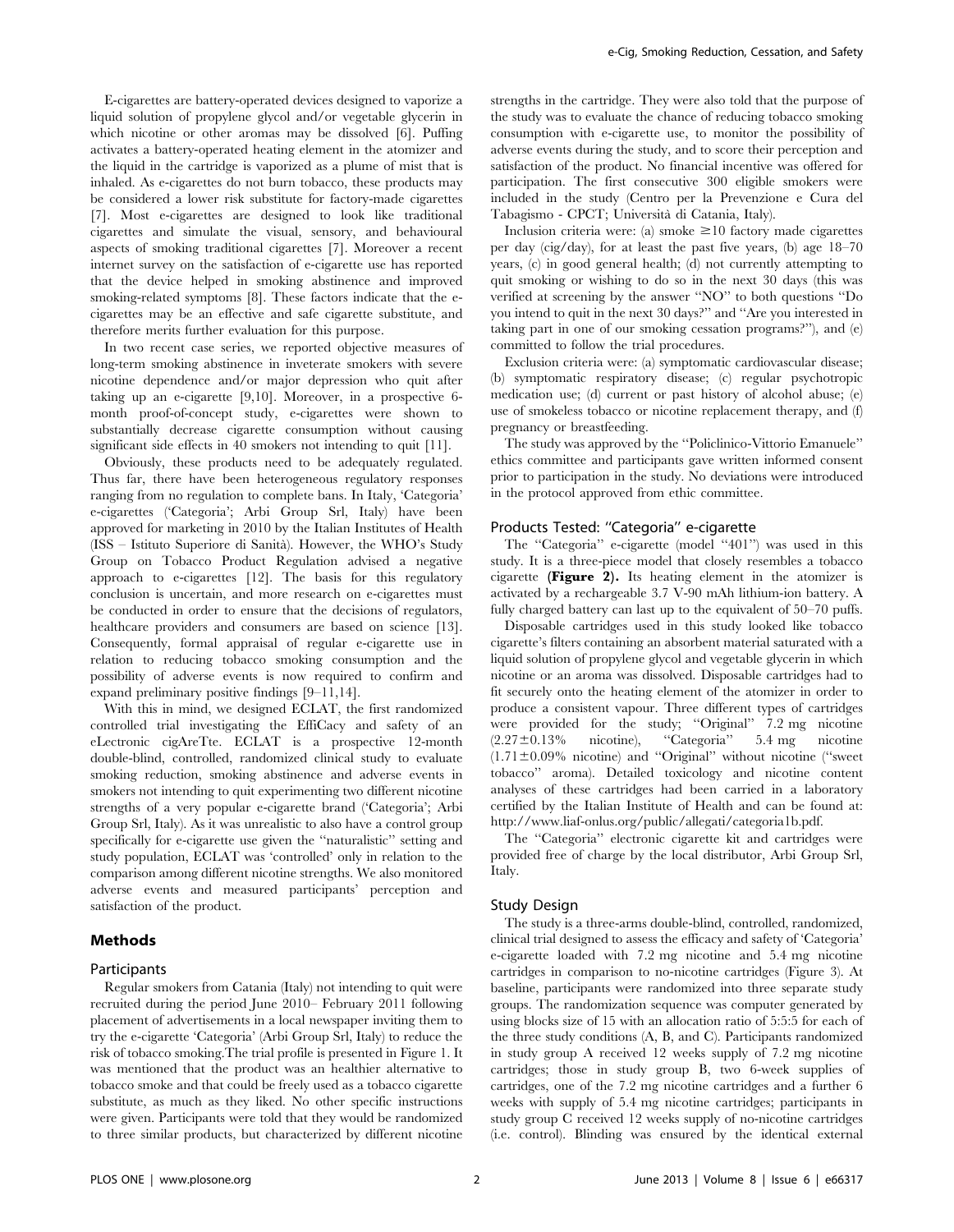

Figure 1. Flow of participants. After screening for the study inclusion/exclusion criteria, a total of 300 regular smokers consented to participate and were included in the study. Participants were randomized into three separate study groups (A, B, and C). Participants randomized in study group A received 12 weeks supply of ''Original'' 7.2 mg nicotine cartridges; those in study group B, two 6-week supplies of cartridges, one of the ''Original'' 7.2 mg nicotine cartridges and a further 6 weeks with supply of ''Categoria'' 5.4 mg nicotine cartridges; participants in study group C received 12 weeks supply of no-nicotine cartridges (i.e. control). doi:10.1371/journal.pone.0066317.g001

appearance of the cartridges. The hospital pharmacy was in charge of randomization and packaging of the cartridges. A prospective evaluation of efficacy and safety was repeated at two additional follow up visits at 24- and 52-weeks. Thus the study consisted of a total of nine visits: a baseline visit and eight follow up visits (at week-2, week-4, week-6, week-8, week-10, week-12, week-24 and week-52).

#### Study Schedule

Participants attended their study visits at the smoking cessation clinic at approximately the same time of day. With the exception of the baseline study day, most visits took approximately 10–15 minutes.

At baseline (study visit 1), socio-demographic factors, and a detailed smoking history were annotated and individual pack-years (pack/yrs) calculated, together with the subjective ratings of depression and anxiety assessed by Beck Depression Inventory (BDI) [15] and Beck Anxiety Inventory (BAI) [16], respectively. Physical dependence and behavioural dependence were measured by Fagerstrom Test for Nicotine Dependence (FTND) [17] and Glover-Nilsson Smoking Behavioral Questionnaire (GN-SBQ) [18], respectively. Additionally, levels of carbon monoxide in exhaled breath (eCO) were measured using a portable device



Figure 2. Image of the product tested in the study. The "Categoria" electronic cigarette is a three-piece model consisting of a disposable inhaler/mouthpiece (the cartridge), an atomizer and a rechargeable battery (the cigarette body). Disposable cartridges used in this study looked like tobacco cigarette's filters containing an absorbent material saturated with a liquid solution of propylene glycol and vegetable glycerin in which different concentrations of nicotine or an aroma were dissolved. The cigarette body contains a rechargeable 3.7 V-90 mAh lithium-ion battery that activates the heating element in the atomizer. doi:10.1371/journal.pone.0066317.g002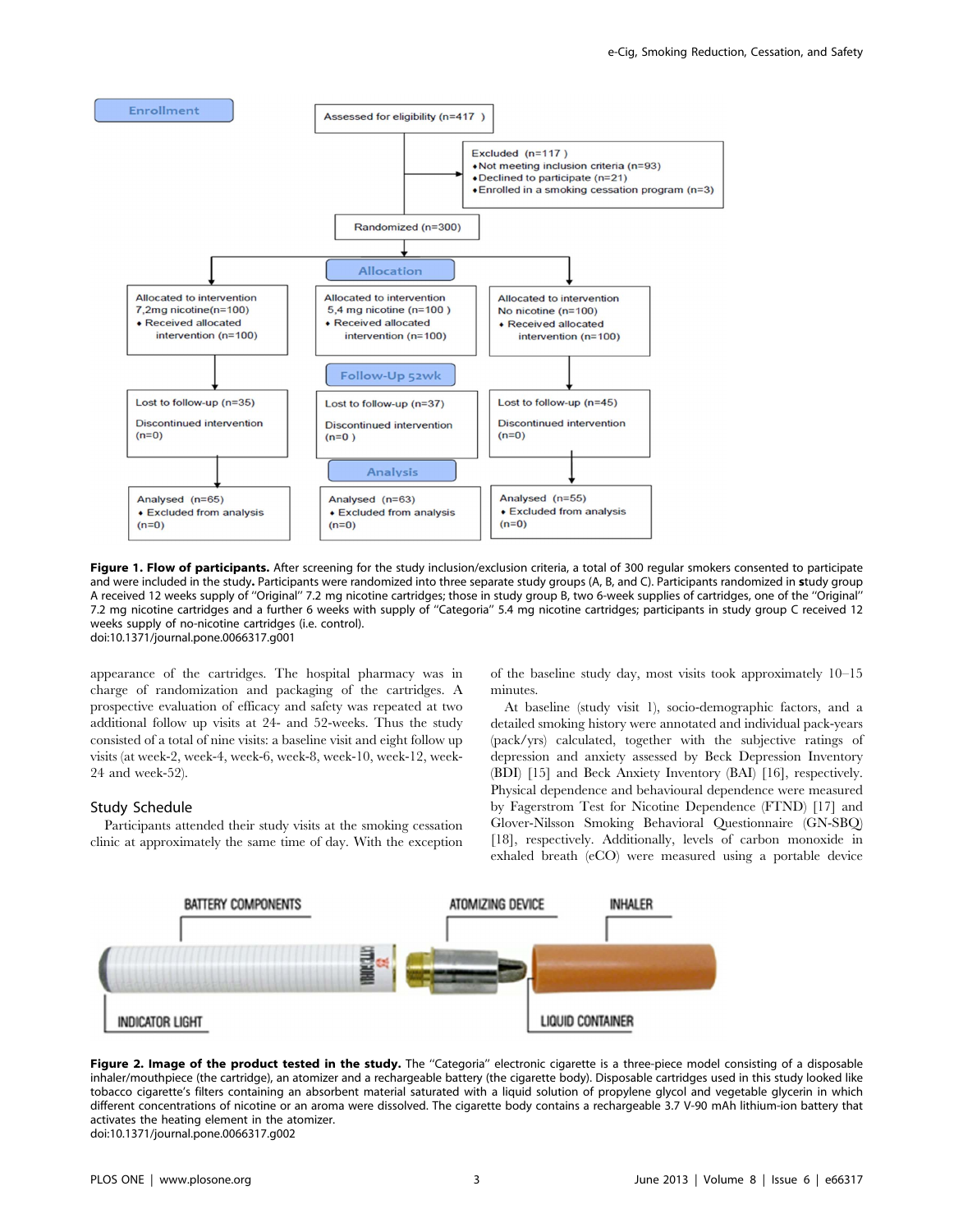



Figure 3. Schematic diagram of the ECLAT study design. Smokers not currently attempting to quit smoking or wishing to do so in the next 30 days were randomized in three study groups: group A (receiving 12 weeks of 7.2 mg nicotine cartridges), group B (receiving 6-weeks of 7.2 mg nicotine cartridges and a further 6 weeks with 5.4 mg nicotine cartridges), and group C (receiving 12 weeks of no-nicotine cartridges). Participants in each group were prospectively reviewed for up to 52-weeks during which smoking habits, eCO levels, adverse events, vital signs, and product preference were assessed at each study visits. Additionally, saliva samples were collected at week-6 and at week-12 (closed triangles) for cotinine measurement in those who stated they had not smoked and with an eCO  $\leq$ 7 ppm. doi:10.1371/journal.pone.0066317.g003

(Micro CO, Micro Medical Ltd, UK). Vital signs, body weight, and adverse events were also recorded at baseline.

Participants were then given a free e-cigarette kit containing two rechargeable batteries, a charger, and two atomizers and instructed on how to charge, activate and correctly use the ecigarette. Key troubleshooting support was provided and phone numbers were supplied for both technical and medical assistance. A full 2-weeks supply of either nicotine or no-nicotine cartridges (depending on the study arm allocation) was also provided and participants were trained on how to load them onto the ecigarette's atomizer. Participants were permitted to use the study product ad libitum throughout the day (up to a maximum of 4 cartridges per day, as recommended by the manufacturer) in the anticipation of reducing the number of cig/day smoked, and requested to fill a 2-weeks' study diary. Study diary sheets were compiled by participants on a daily basis to record details about their daily usage of tobacco cigarette, cartridge use, withdrawal symptoms and adverse events (AEs). In general, study diary sheets allow recording of several items over a 15-day period in one single page and participants received one new study diary sheet every 15 days. To cover a longer period (e.g. 30 or 60 days) multiple pages of 15 days were used. Participants were asked to complete a check list of symptoms likely to be related to tobacco smoking, withdrawal symptoms (i.e. anxiety, depression, insomnia, irritability, constipation, hunger) and/or e-cigarette.

No emphasis on encouragement, motivation and reward for the smoking cessation effort were provided since this study was intended to monitor smokers (not wishing to quit) using ecigarettes.

Participants were invited to return to our clinic at week-2 (study visit 2), week-4 (study visit 3), week-6 (study visit 4), week-8 (study visit 5), week-10 (study visit 6), and week-12 (study visit 7), a) to receive further free supply of cartridges together with the study diaries for the residual study periods, b) to record their eCO levels, c) to measure vital signs, and d) to return completed study diaries and unused study products. Additionally, saliva samples were collected at week-6 (study visit 4) and at week-12 (study visit 7) for cotinine measurement in those who stated they had not smoked (not even a puff) and with an eCO  $\leq$ 7 ppm. Participants were asked to chew a small cotton roll (TR0N00RU2, Dentalica, Milano, Italy) for 60 seconds. Cotton rolls were placed into polypropylene tubes and stored at  $-20^{\circ}$ C until use. Saliva samples were analysed in duplicate for cotinine analysis by gas chromatography [19]. At the end of study visit 7, participants were informed that no more cartridges would be provided by the investigators, but that they were advised to continue using their ecigarette if they wish to do so.

Study participants attended two additional follow up visits at week-24 (study visit 8), and at week-52 (study visit 9) to report product use (cartridges/day) and the number of any tobacco cigarettes smoked (from which reduction and quit rates could be calculated), and to re-check eCO levels.

Adverse events, resting blood pressure, heart rate, and body weight were recorded again as well as participants' liking of the product (for those participants who were still continuing to use their e-cigarette at week 24 and 52).

During the study we also assessed spirometric data, fractional exhaled NO (FeNO) levels, craving scores, and withdrawal ratings by Minnesota Nicotine Withdrawal Scale-MNWS [20]; these results will be reported in different papers.

## Study Outcome Measures

 $A \geq 50\%$  reduction in the number of cig/day since baseline, defined as self-reported reduction in the number of cig/day compared to baseline [21], was calculated at each study visit (''reducers'').

Abstinence from smoking, defined as complete self-reported abstinence from tobacco smoking - not even a puff (together with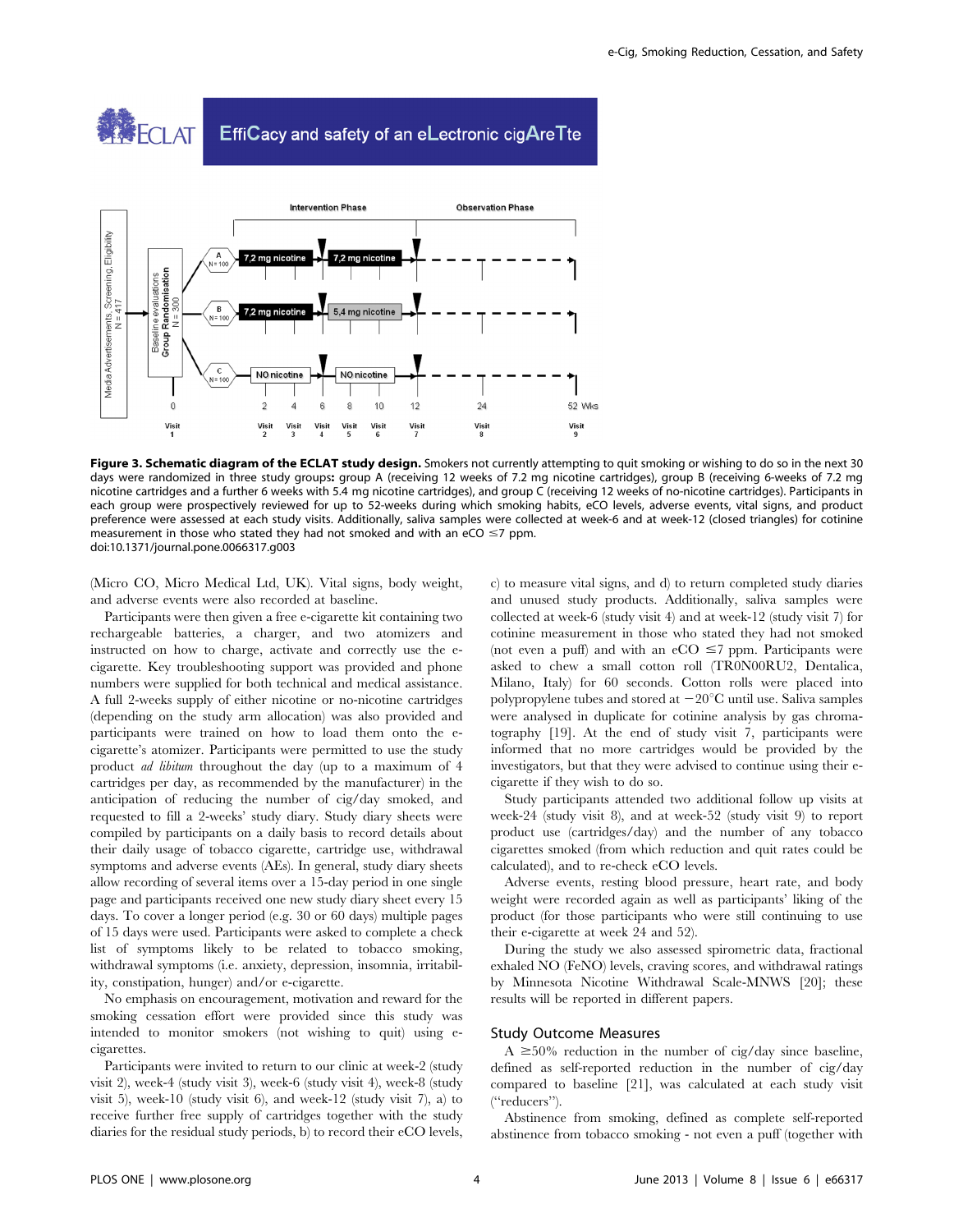an eCO concentration of  $\leq$ 7 ppm) fsince the previous study visit, was calculated at each study visit (''quitters''). Failing to meet the above criteria defines smoking reduction/cessation failure.

Adverse events, symptoms thought to be related to tobacco smoking and e-cigarette use and to withdrawal from nicotine were annotated at baseline and at each subsequent study visit on the adverse event page of the study diary. Vital signs were also recorded.

Participants' perception and liking of the product were assessed by asking to rate their level of satisfaction with the products compared to their own cigarettes using a visual analogue scale (VAS) from 0 to 10 points  $(0 = \text{being 'completely unsatisfied', 10})$ being = 'fully satisfied'); using the same scale, they also rated how much they missed their own brand  $(0 = \text{being 'did not miss it at})$ all', 10 being = 'missed too much') and whether they would recommend it to a friend/relative (0 = being 'not recommended at all', 10 being = 'absolutely recommended') [11].

#### Statistical Analyses

This was a proof-of-concept pilot study, the first of its kind, hence no previous data was available for power calculation. In our preliminary work with ''Categoria'' e-cigarettes supplied with 7.4 mg nicotine cartridges, we reported a quit rate of 22.5% at 6 months in smokers not wishing to quit and with an observed attrition rate of 32.5% (11). Assuming a 10% difference in success rate between the two nicotine arms (A and B) and the arm without any nicotine addiction (C), we estimated that a sample of 93 subjects for each arm would have been adequate for the study, with a type I error of 0.05 and type II error of 0.25. Consequently, we recruited 100 subjects for each arm of the study.

Study outcome measures were computed by including all enrolled participants - assuming that all those individuals who were lost to follow-up are classified as failures (intention-to-treat analysis). In per-protocol analyses enrolled subjects who did not drop-out were evaluated.

Normality of variable distributions was evaluated by Kolmogorov-Smirnov Test. Parametric and non-parametric data were expressed as mean  $(\pm SD)$  and median (and interquartile range [IQR]) respectively. Within-group (from baseline) and betweengroup differences were evaluated by means of parametric and non parametric statistical tests, for paired and unpaired data, as appropriate. Significance of differences in frequency distribution of categorical variables were tested by  $\chi^2$  test. Correlations between variables were calculated using Spearman's rank correlation. Statistical methods were 2-tailed, and P values of  $\leq 0.05$  were considered significant.

The analyses were carried out using Statistical Package for Social Sciences (SPSS Inc., Chicago, IL) for Windows version 17.0.

#### Results

## Participant Characteristics

After screening for the study inclusion/exclusion criteria, a total of 300 [M 190; F 110; mean  $(\pm SD)$  age of 44.0  $(\pm 12.5)$  years] regular smokers (median [IQ range] pack/yrs of 24.9 [14.0–37.0]) consented to participate and were included in the study (Table 1).

Baseline characteristics between study groups A, B, and C were not significantly different from each other, with the exception of participants' age in group A vs group C  $(45.9 \pm 12.8 \text{ vs } 42.2 \pm 12.5;$ p = 0.04, Fisher's least significant difference).

Two-hundred-twenty-five subjects (75.0%) returned at week-12, 211 (70.3%) at week-24, and 183 (61.0%) for their final follow-up visit at week-52. Baseline characteristics of those who were lost to

follow-up were not significantly different from participants who completed the study, with the exception of gender: at week-52, males were 71% of subjects lost to follow-up, while 58% among those still present at week-52 (p = 0.03,  $\chi^2$  test). No significant difference was evident in drop-out rates among study groups at any Study Visit  $(\chi^2 \text{ test})$ .

#### Outcome Measures

A significant reduction of median value (per-protocol evaluation,  $p<0.0001$ , Wilcoxon signed-rank test) in cig/day use from baseline was observed at each study visits in all three study groups **(Figure 4)**; the median values (and IQR) of cig/day use were 19.0 (14.0–25.0) in Group A, 21.0 (15.0–26.0) in Group B, and 22.0 (15.0–27.0) in Group C at baseline; 11.0 (5.0–15.0), 10.0 (2.3– 18.0), and 12.0 (7.0–18.0) respectively at Week-12; 12.0 (5.8–20.0), 14.0 (6.0–20.0), and 12.0 (9.0–20.0) respectively at week-52. Between-group differences in cigarette/day use were significant at week-2, -6, and -8 (Kruskal-Wallis test). When Quitters were excluded from the analysis, at Week-12 median values (and IQR) of cig/day use were 12.0 (7.8–16.0) in Group A, 13.0 (7.0–20.0) in Group B, and 12.0 (8.0–18.0) in Group C ( $p = 0.65$ ); at Week-52 the same figures were 15.0 (10.0–20.0), 15.0 (10.0–20.0), and 13.0  $(10,-20.0)$  respectively ( $p = 0.57$ ).

Likewise, a significant reduction (per-protocol evaluation,  $p<0.0001$ , Wilcoxon signed-rank test) in eCO levels from baseline was observed at each study visits in all three study groups (Figure 5); significant between-group differences were only observed at week-6 ( $p = 0.01$ , Kruskal-Wallis test). At Week-12, median (and IQR) eCO values (ppm) were 16.0 (8.0–22.0) in Group A, 17.0 (7.3–24.8) in Group B, and 17.5 (11.0–23.0) in Group C ( $p = 0.48$ ); at Week-52 they were 15.0 (8.8–29.0), 16.0  $(10.0–26.5)$ , and 17.0  $(11.3–25.0)$  respectively  $(p = 0.93)$ . When excluding Quitters from the analysis, at Week-12 we found 18.0 (9.0–23.0) in Group A, 19.0 (12.0–28.0) in Group B, and 18.0  $(13.0–23.0)$  in Group C (p = 0.48); similarly, at Week-52 they were 18.0 (9.0–23.0), 18.0 (10.–26.0), and 19.0 (13.0–28) respectively  $(p = 0.59)$ .

Reduction and quit rates (%) during the course of the study are shown separately for each study groups on intention-to-treat analysis in Table 2. With a few exceptions, no significant difference was observed among study groups. In particular, at week-12 quitters were 11% in Group A, 17% in Group B, and 4% in Group C. At week-52 the same figures were 13%, 9%, and 4%, respectively. In the subsequent analyses of reduction and quit rates we have combined Groups A and B together for comparison to Group C.

Excluding quitters, on an intention-to-treat basis a  $\geq 50\%$ reduction in the number of cig/day from baseline was documented in 46/200 (23.0%) subjects in Groups A-B and in 21/100 (21.0%) in Group C at week-12 (p = 0.70,  $\chi^2$  test). At week-52 reducers were 29/200 (14.5%) in Groups A-B and in 12/100  $(12.0\%)$  in Group C (p = 0.55). Of these tobacco smoke reducers, 9/200 (4.5%) could be classified as sustained heavy reducers (at least 80% reduction in the number of cig/day) in Groups A-B and 2/100 (2.0%) in Group C at week-12 ( $p = 0.28$ ); at week-52 sustained heavy reducers were 2/200 (1.0%) in Groups A-Band 2/ 100 (2.0%) in Group C ( $p = 0.48$ ).

On an intention-to-treat basis, at Week-12 complete abstinence from tobacco smoking was documented in 28/200 (14.0%) in Groups A-B and in 4/100 (4.0%) in Group C (p = 0.008,  $\chi^2$  test). At week-52, quitters were 22/200 (11.0%) in Groups A-B and 4/ 100 (4.0%) in Group C ( $p = 0.04$ ). (Figure 6). Of these quitters, 7/ 26 (26.9%) were still using the e-cigarette by the end of the study.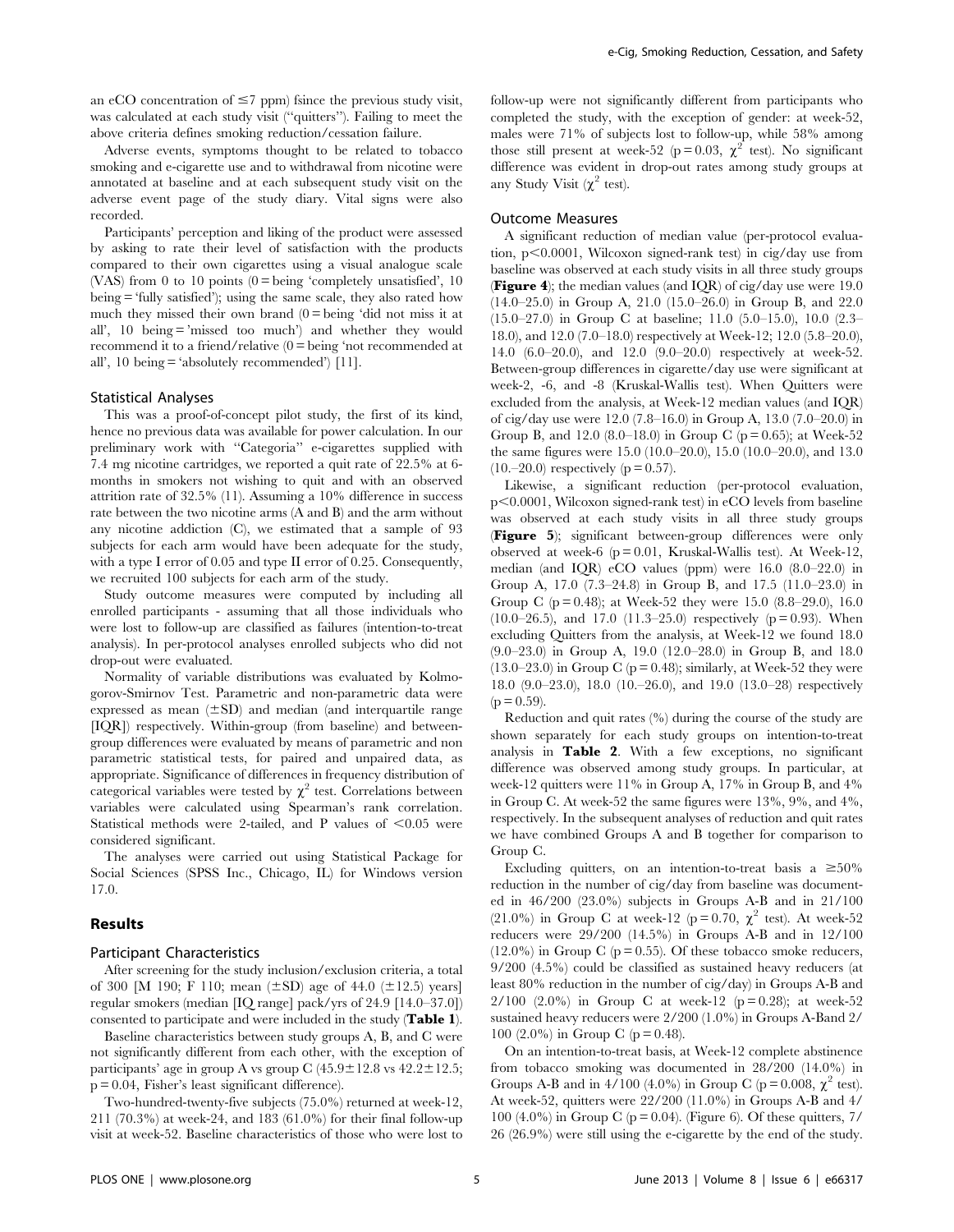Table 1. General characteristics of ECLAT study sample at baseline.

|                                              | Overall sample<br>$(N = 300)$ | Group A $(N = 100)$ | Group B $(N = 100)$ | Group C $(N = 100)$ | P         |
|----------------------------------------------|-------------------------------|---------------------|---------------------|---------------------|-----------|
| Males/Females (No)                           | 190/110                       | 61/39               | 66/34               | 63/37               | <b>NS</b> |
| Age (yrs $\pm$ SD)                           | $44.0 \pm 12.5$               | $45.9 \pm 12.8$     | $43.9 \pm 12.2$     | $42.2 \pm 12.5$     | $\ast$    |
| Age at initiation (mean $\pm$ SD)            | $16.8 \pm 3.9$                | $16.4 \pm 3.9$      | $17.3 \pm 4.3$      | $16.9 \pm 3.5$      | <b>NS</b> |
| Education level (No. [%]):                   |                               |                     |                     |                     |           |
| Low                                          | 93 (31%)                      | 28 (28%)            | 32 (32%)            | 33 (33%)            |           |
| Intermediate                                 | 160 (53%)                     | 57 (57%)            | 59 (59%)            | 44 (44%)            | 0.055     |
| High                                         | 47 (16%)                      | 15 (15%)            | 9(9%)               | 23 (23%)            |           |
| Pack/yr (median [IQ range])                  | 24.9 (14.0-37.0)              | 24.0 (14.3-37.0)    | 25.3 (16.9-38.8)    | 25.5 (12.0-35.0)    | <b>NS</b> |
| Cig/day (median [IQ range])                  | 20.0 (15.0-25.0)              | $19.0(14.0-25.0)$   | $21.0(15.0-26.0)$   | $22.0(15.0-27.0)$   | <b>NS</b> |
| Past attempts to quit (% yes)                | 51                            | 56                  | 48                  | 47                  | <b>NS</b> |
| Number past attempts to quit (mean $\pm$ SD) | $0.6 + 0.7$                   | $0.7 + 0.8$         | $0.5 \pm 0.6$       | $0.6 + 0.7$         | <b>NS</b> |
| eCO (median [IQ range])                      | 20.0 (15.0-28.0)              | 19.0 (15.5-29.0)    | 22.0 (16.0-29.0)    | 19.5 (14.0-28.0)    | <b>NS</b> |
| FTND (mean $\pm$ SD)                         | $5.8 \pm 2.2$                 | $5.6 \pm 2.3$       | $6.0 \pm 2.1$       | $5.8 \pm 2.2$       | <b>NS</b> |
| $GN-SBQ$ (mean $\pm$ SD)                     | $20.0 \pm 7.2$                | $20.5 \pm 7.0$      | $20.5 \pm 7.5$      | $19.0 \pm 7.2$      | <b>NS</b> |
| BDI (median [IQ range])                      | $6.0$ $(2.0-12.0)$            | $7.0(2.0-12.5)$     | $6.0$ $(3.0-12.5)$  | $5.0(1.0-11.5)$     | <b>NS</b> |
| BAI (median [IQ range])                      | $7.0(3.0-14.0)$               | $7.0(3.0-14.5)$     | $8.0(3.0-14.0)$     | $6.5(2.0-15.5)$     | <b>NS</b> |
|                                              |                               |                     |                     |                     |           |

Legend: SD – standard deviation; IQR – interquartile range; Pack/yrs – pack-years; Cig/day – Cigarettes smoked per day; eCO – exhaled carbon monoxide; FTND – Fagerstrom Test of Nicotine Dependence; GN-SBQ- Glover-Nilsson Smoking Behavioral Questionnaire; BDI – Beck Depression Inventory; BAI – Beck Anxiety Inventory. Data are reported for the overall sample and separately for each treatment group. Differences among groups were evaluated by  $\chi^2$  test for categorical variables, oneway analysis of variance (ANOVA) and Fisher protected LSD for parametric variables, and Kruskal-Wallis test for non parametric variables.  $*p = 0.04$  between A and C groups (ANOVA).

doi:10.1371/journal.pone.0066317.t001

Overall, on an intention-to-treat basis, combined  $\geq 50\%$ smoking reduction and complete abstinence from smoking was shown in 99/300 (33.0%) at week-12 and 57/300 (19.0%) at week52. The mean  $(\pm SE)$  overall cig/day consumption at baseline was of 21.4 cig/day ( $\pm$ 0.5): it decreased to 13.9 cig/day ( $\pm$ 0.7) at week-52 ( $p<0.0001$ , Wilcoxon signed-rank test).

|                               | No. | No.       | No. | No. No. | No.      | No. | No.  | No. |
|-------------------------------|-----|-----------|-----|---------|----------|-----|------|-----|
| Group A 100 75 73 65 57 59 76 |     |           |     |         |          |     | 73   | 65  |
| Group B 100 78 71 60 59       |     |           |     |         | 55       | 79. | - 75 | 63  |
| Group C                       |     | 100 77 64 |     |         | 55 52 51 | 70  | 63   | 55  |



Figure 4. Time-course of changes in the median number of cigarettes/day use from baseline, separately for each study group. A significant reduction (per-protocol evaluation, p<0.0001, Wilcoxon signed-rank test) was observed at each study visits in all three study groups. When significant, between-group differences were indicated (Kruskal-Wallis test). The upper part of the figure illustrates the number of subjects attending each study visit. doi:10.1371/journal.pone.0066317.g004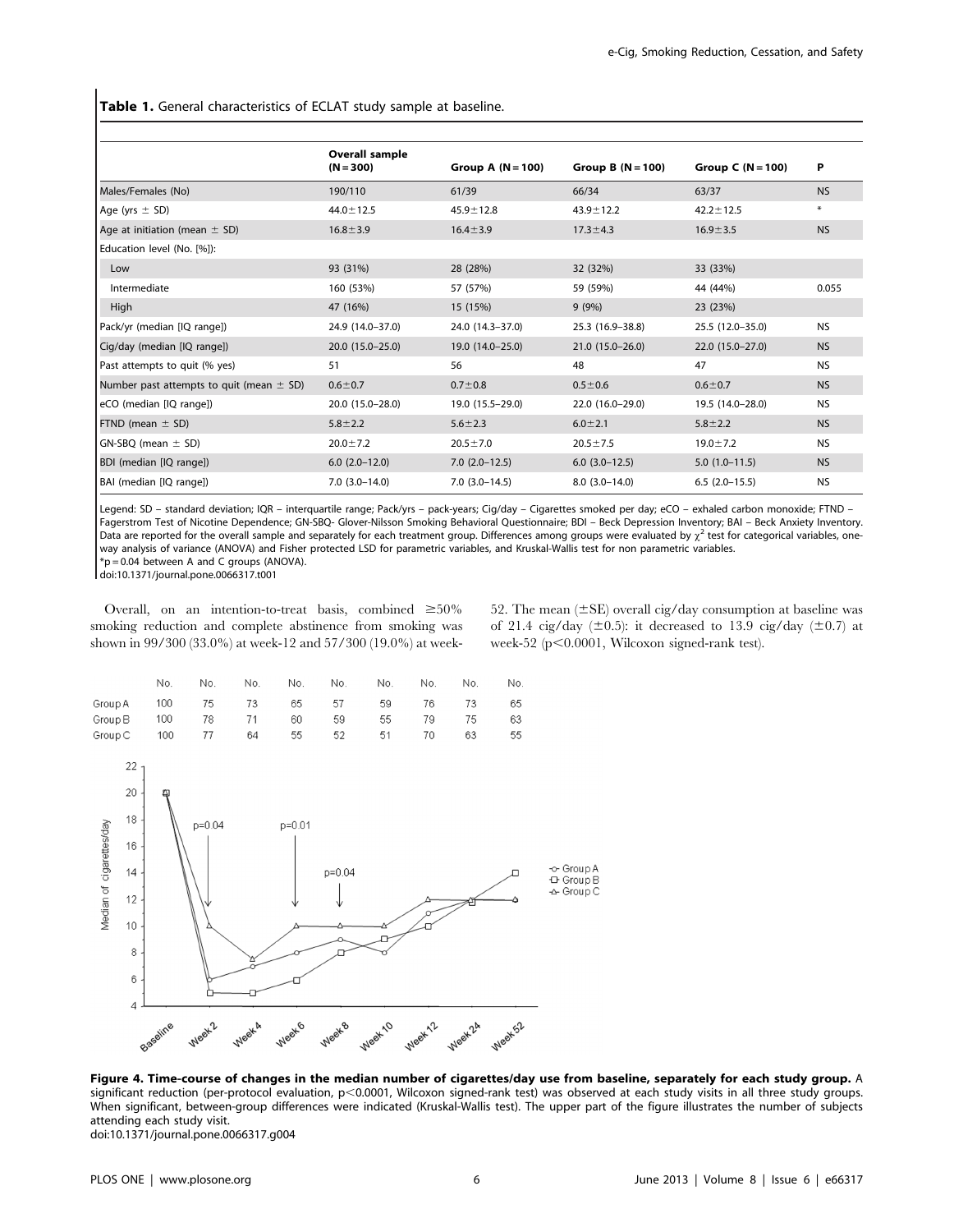

Figure 5. Time-course of changes in the median exhaled CO levels from baseline, separately for each study group. A significant reduction (per-protocol evaluation, p<0.0001, Wilcoxon signed-rank test) was observed at each study visits in all three study groups. When significant, between-group differences were indicated (Kruskal-Wallis test). The upper part of the figure illustrates the number of subjects attending each study visit. doi:10.1371/journal.pone.0066317.g005

Switching from 7.2 mg nicotine to 5.4 mg nicotine cartridges at week-6 in study group B did not have any effect; reduction and abstinence rates remained substantially similar in group A and B on all subsequent visits: at week-6, quit rates were 11/100 in Group A and 15/100 in Group B, reduction rates 24/100 and 26/ 100 respectively; at week-12 quit rates were 11/100 in Group A and 17/100 in Group B, reduction rates 26/100 and 20/100 respectively.

Saliva cotinine levels at week-6 and at week-12– in those who stated they did not smoke (not even a puff) and with an eCO  $\leq$ 7 ppm – were not significantly different between group A and B

Table 2. Reduction and quit rates at different time points, shown separately for each study group (intention-to-treat analysis).

|               | <b>Reduction rates</b><br>(%) |      |      | Quit rates (%) |      |     |          |
|---------------|-------------------------------|------|------|----------------|------|-----|----------|
| <b>Groups</b> | A                             | B    | C    | A              | В    | C   | p value* |
| Week-2        | 29.0                          | 38.0 | 36.0 | 20.0           | 12.0 | 5.0 | 0.02     |
| Week-4        | 29.0                          | 33.0 | 29.0 | 14.0           | 14.0 | 6.0 | 0.25     |
| Week-6        | 24.0                          | 26.0 | 25.0 | 11.0           | 15.0 | 2.0 | 0.03     |
| Week-8        | 23.0                          | 21.0 | 20.0 | 9.0            | 12.0 | 4.0 | 0.31     |
| Week-10       | 26.0                          | 15.0 | 19.0 | 7.0            | 15.0 | 3.0 | 0.01     |
| Week-12       | 26.0                          | 20.0 | 21.0 | 11.0           | 17.0 | 4.0 | 0.04     |
| Week-24       | 17.0                          | 19.0 | 15.0 | 12.0           | 10.0 | 5.0 | 0.39     |
| Week-52       | 10.0                          | 9.0  | 12.0 | 13.0           | 9.0  | 4.0 | 0.24     |

\*p values are relevant to the differences in frequency distribution in reduction and quit rates among groups at each Study Visits ( $\chi^2$  test). doi:10.1371/journal.pone.0066317.t002

(Figure 7, Mann-Whitney U test); their median (IQR) concentration being 42.5 ng/ml (1.0–149.3) in Group A and 67.8 (35.4– 153.0) ng/ml in Group B at week-6, and 91.0 ng/ml (16.3–169.4) in Group A and 69.8 (0.9–104.9) ng/ml in Group B at week-12. As expected, saliva cotinine levels in the no-nicotine group (group C) were barely measurable at week-6 and -12 (Figure 7).

# Product Use

Correlations between saliva cotinine levels and number of cartridges/day were highly significant for study groups A and B, at week-6 (Rho =  $0.90$  for group A,  $p = 0.005$ ; Rho =  $0.74$  for group B,  $p = 0.006$ , Spearman's rank correlation) and at week-12  $(Rho = 0.93$  for group A,  $p < 0.003$ ; Rho = 0.95 for group B,  $p<0.0004$ ). Details of median (and IQR) cartridge use throughout



Figure 6. Time-course (at Week-6, -12, -24, and -52) of changes in the number of reducers and quitters in the ECLAT study (intention-to-treat analysis; all three study groups combined together).

doi:10.1371/journal.pone.0066317.g006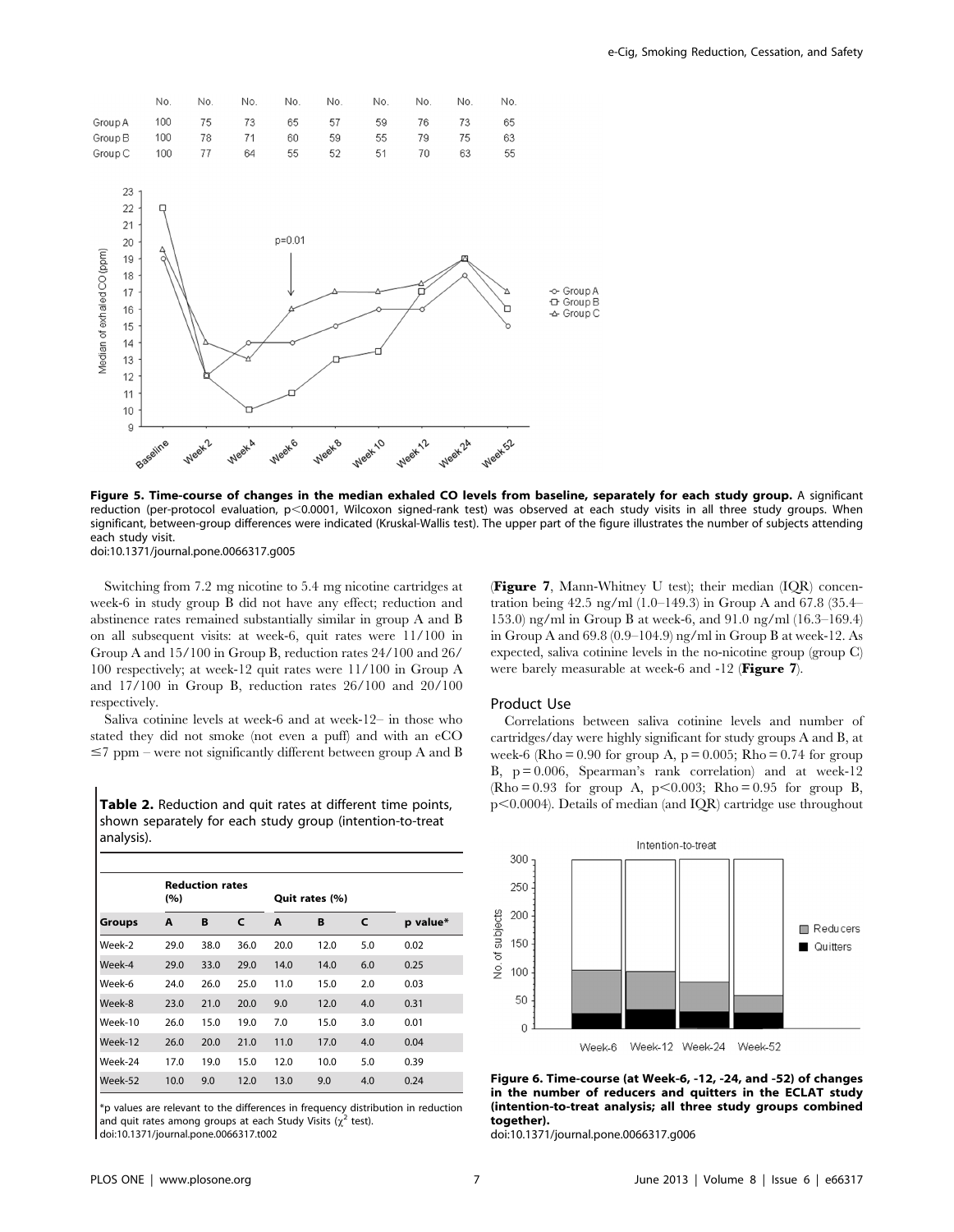

Figure 7. Box plots representation of the changes in saliva cotinine levels measured at week-6 and at week-12 in those who stated they did not smoke and with an eCO  $\leq$ 7 ppm; no significant difference between groups A and B at both time points was found (Mann-Whitney U test). Bars indicate (from the bottom to the top)  $10^{th}$ ,  $25^{th}$ ,  $50^{th}$  (median),  $75^{th}$ , and 90<sup>th</sup> percentiles. Values below  $10^{th}$  and above 90<sup>th</sup> percentiles (outliers) are shown as circles. doi:10.1371/journal.pone.0066317.g007

the study is shown in Table 3. At each visit, smoking reduction/ cessation failures used significantly less cartridges with respect to reducers and quitters. By and large, no significant difference among groups was observed in terms of cartridge use.

#### Safety

Safety analyses included all participants who were using the product at their scheduled visit. Figure 8 shows the frequency distribution (%) of the five most commonly reported adverse events (AEs), separately for each study groups. Before using e-cigarettes, at baseline, the most frequently reported AEs were cough (26%; average for all study groups combined), dry mouth (22%), shortness of breath (20%), throat irritation (17%), and headache (17%). We performed a between-group evaluation at baseline, at week-12 and at week-52; no difference was found in frequency distribution of AEs among study groups at all the three time-points  $(\chi^2$  test). However, for all the investigated AEs, a significant reduction in frequency of reported symptoms was observed compared to baseline (Figure 8). Of all symptoms that progressively decreased throughout the study with the use of e-

Table 3. Details of median (interquartile range - IQR) cartridge use at different time points for the total sample and separately for smoking failures, reducers, and quitters categories.

| No. of<br>cartridges | Total<br>sample | <b>Failures</b> | <b>Reducers</b> | <b>Quitters</b> | p value* |
|----------------------|-----------------|-----------------|-----------------|-----------------|----------|
| Week 2               | $2(1-3)$        | $1(1-3)$        | $2(1-3)$        | $3(2-3)$        | 0.0018   |
| Week 4               | $2(1-3)$        | $1(1-3)$        | $2(1-3)$        | $2(1-3)$        | 0.0014   |
| Week 6               | $2(1-4)$        | $1(0-3)$        | $3(1-4)$        | $2(2-4)$        | < 0.001  |
| Week 8               | $2(1-4)$        | $2(1-3)$        | $3(2-4)$        | $3(1-4)$        | 0.0063   |
| Week10               | $2(1-4)$        | $2(0-3)$        | $2(1-4)$        | $4(2-4)$        | 0.0002   |
| Week 12              | $2(0-3)$        | $1(0-2)$        | $3(1-4)$        | $2(0-4)$        | < 0.0001 |
| Week 24              | $0(0-2)$        | $0(0-1)$        | $1(0-4)$        | $1(0-3)$        | < 0.0001 |
| Week 52              | $0(0-0)$        | $0(0-0)$        | $1(0-3)$        | $0(0-0)$        | 0.0056   |

\*p values are relevant to the differences in the number of used cartridges among failures, reducers, and quitters subgroups at each time point (Kruskal-Wallis test).

doi:10.1371/journal.pone.0066317.t003

cigarettes, shortness of breath was substantially reduced from 20 to 4% already by week-2.

Remarkably, side effects commonly recorded during smoking cessation trials with drugs for nicotine dependence were infrequently reported in the course of the study; for example at week-2 hunger, insomnia, irritability, anxiety, and depression were reported by 6.5%, 4%, 3.5%, 3% and 2% participants respectively. Moreover, no serious adverse events (i.e. major depression, abnormal behaviour or any event requiring unscheduled visit to the family practitioner or hospitalisation) occurred during the study.

No significant changes in mean  $(\pm SE)$  body weight, resting heart rate, and systolic/diastolic blood pressure from baseline to the end of the study were observed. Likewise, no significant difference was found among the three study groups throughout the study.

#### Product Preferences

The satisfaction level for the product under investigation was not particularly high, the median (IQR) VAS values being 4 (2–5), 4 (1–5) and 3 (1–5) at week-12, -24, and -52 respectively, with no significant difference among the three study groups.

Using the same scale, when participants rated how much they missed their own brand, median (IQR) VAS values were 6 (4–8), 6 (4–8) and 6 (4–8) at week-12, -24, and -52 respectively. No significant difference was found among the three study groups.

Participants were inclined to recommend the e-cigarette to friends or relatives, the median  $(IQR)$  VAS values being 7 (5–9), 6 (4–9) and 7 (4–8) at week-12, -24, and -52 respectively. Once again, no significant difference was observed among the three study groups.

# **Discussion**

The e-cigarette is a very controversial topic, which calls for a balanced analysis of the risks and benefits of these products. Currently, only limited evidence is available and rigorous research on e-Cigarettes is required to guide the decisions of regulators, healthcare providers and consumers. Here, we present the results of ECLAT, the first randomized controlled trial addressing the impact of e-Cigarette use in relation to smoking reduction, smoking abstinence and safety long-term. ECLAT reveals important and persistent modifications in the smoking habits of 300 smokers (not intending to quit) using e-cigarettes, resulting in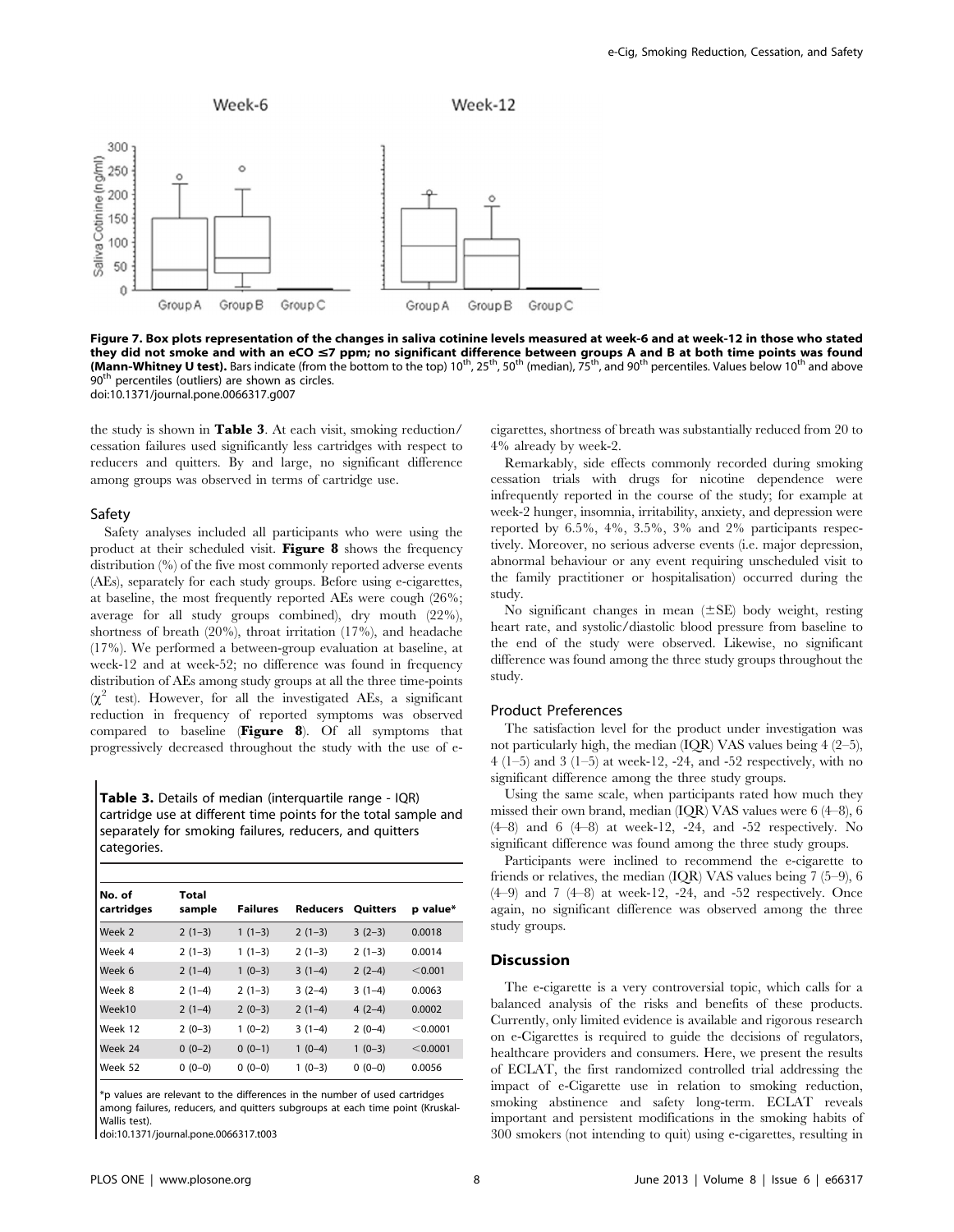

Figure 8. Time-course of changes in the frequency of the five most commonly reported adverse events (AEs) from baseline, separately for each study group. On Y-axis, the number of subjects reporting AEs is depicted. Compared to baseline, a significant reduction in frequency of cough, dry mouth, shortness of breath, and headache was observed at each study visits in all three study groups (per-protocol evaluation, p<0.001,  $\chi^2$  test). No difference was found in frequency distribution of AEs among study groups ( $\chi^2$  test). doi:10.1371/journal.pone.0066317.g008

significant smoking reduction and smoking abstinence. These positive findings were associated with a substantial decrease in adverse events. Moreover, a limited evaluation of withdrawal symptoms indicates that they were reported only occasionally.

Based on our previous experience with smoking cessation media campaigns, the large participation in ECLAT following placement of advertisements in a local newspaper was unexpected. This was driven by an important factor: curiosity. Please note that advertisements were promoted in 2010 when – at least in Italy – the level of awareness of e-cigarettes was very low. Thus, it is more plausible that subjects took interest in the study because they were simply curious about a new electronic product looking like a cigarette and wanted to try it on. For this reason, we are confident that participants enrolled in ECLAT were not interested in quitting.

Soon after inclusion in the study, smokers substantially reduced cig/day use from baseline by more than 50% in all three study groups and this was coupled by reductions in eCO levels. The level of reduction in cig/day use reported here is in agreement with those reported in surveys of e-cigarette users [8,22,23] and in our earlier work with the same product [11]. The observed reduction in cig/day use appears to be unrelated to the nicotine content in the cartridges, the non-nicotine study group (C) behaving like both nicotine groups (A and B) at most time-points. This was unpredicted, bringing into question the key function of nicotine in cigarette dependence and suggesting that other factors such as the rituals associated with cigarette handling and manipulation may also play an important role [24,25].

The percentage decrease in cig/day use from baseline was greater that the percentage decrease in eCO. Besides the obvious element of compensation (i.e. more intense puffing) when smoking fewer cig/day, there is also the possibility that a variability in the time lapse from the last cigarette smoked before eCO measurements may introduce inconsistency (i.e. higher than expected eCO values).

Switching to e-cigarettes resulted in significant smoking reduction and smoking abstinence with a substantial number of quitters (26.9%) still using these products by week-52.

Of note, those who abstained completely from tobacco from the beginning of the study were more likely to stay quit at subsequent follow-ups, whereas those who at first became reducers (dual users) were more likely to relapse later on in the study. Quit rates in the control group (C) were consistently lower at each visit, with a difference that was statistically significant for the most part of the intervention phase of the study. This seems to be in contrast with the earlier interpretation of the observed reduction in cig/day use being unrelated to the nicotine content (discussed earlier). Indeed, saliva cotinine levels in those who had completely switched to the e-cigarette were measurable only in those belonging to groups A and B (and markedly correlates with the number of cartridges/ day), however with the exception of a handful of participants, saliva cotinine levels were well below the concentration threshold considered to be representative for regular smokers [26] or experienced e-cigarette users [27]. This is not surprising considering that the model under investigation is not very efficient at delivering nicotine [28]. Furthermore, this product is equipped with a small 90 mAh lithium-ion battery that allows (on a full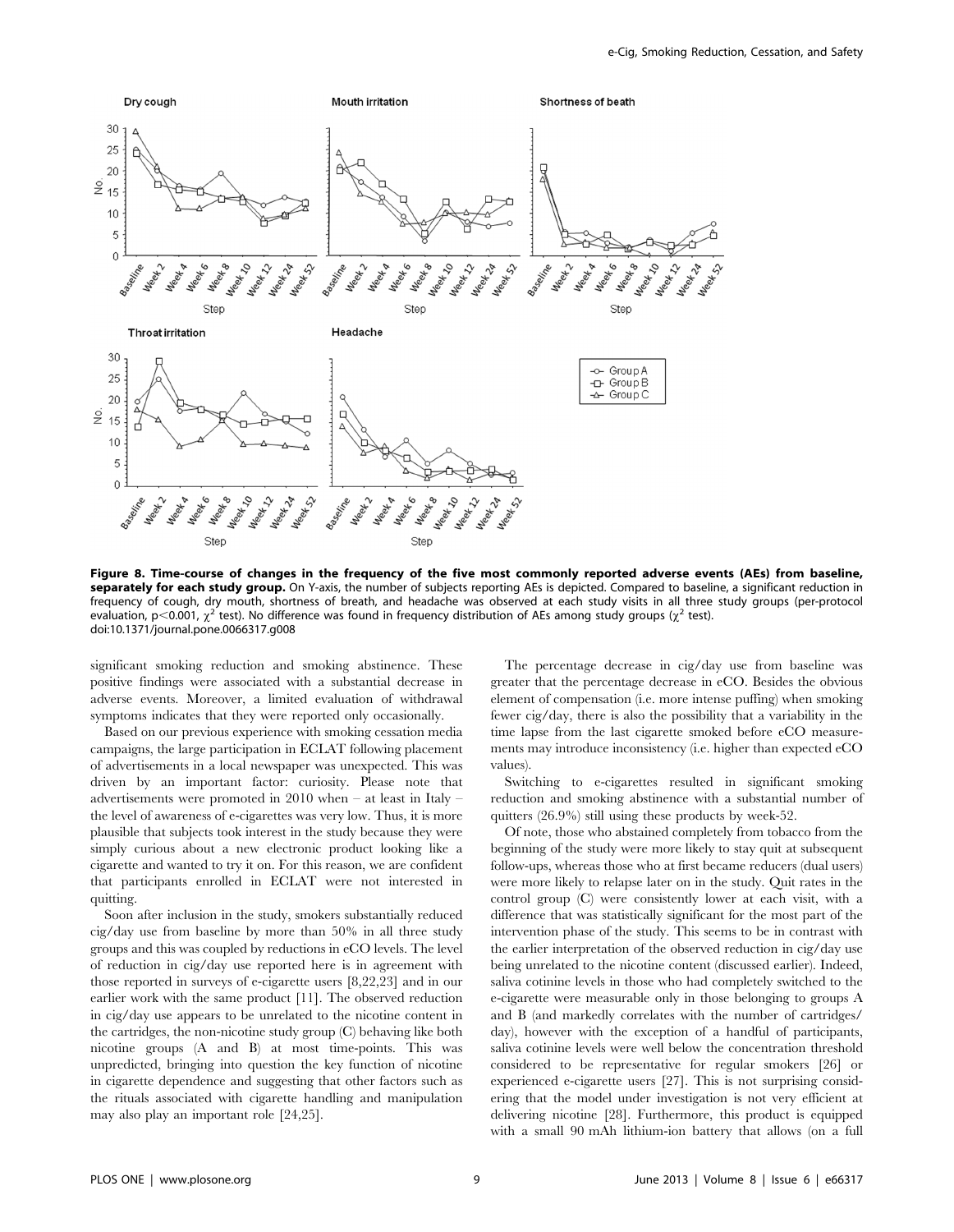charge) only about 50–70 puffs. Newer models are now equipped with much higher voltage batteries, thus allowing thicker vapour and up to 500 puffs. Last but not least, technical issues (es. malfunctions) were not uncommon with the model under investigation. In our opinion, it is likely that with this underperforming model all three study groups were similarly behaving as controls, with a minor advantage in quit/reduction rates seen in study group A and B is essentially due to other factors mainly associated to participants' satisfaction/pleasure such as product's taste/flavour. In the present investigation, the ''sweet tobacco'' aroma of the cartridges used in study group C was considered unpleasant by a large number of respondents (18/25; 72%) compared to the other 2 groups (37.8% and 26.7% in group B and A, respectively). To this end, it is interesting to note that smoking reduction/cessation failures used significantly less cartridges with respect to reducers and quitters at each visit.

Given that all smokers were - by inclusion criteria - not interested in quitting, and that the model under investigation was underperforming the rates reported in the present study are impressive. It is possible that for some participants, satisfaction from e-cigarette use was good enough to compensate for their need of own brand cigarette. Indeed the replacement of the ritual of smoking gestures and cigarette handling, the opportunity to use the product in public places and to reduce bad smell, as well as the perception of an improved general sense of wellbeing might have been the cause for the substantial success rates of the ECLAT study.

Although ECLAT findings are not directly comparable with classic cessation and/or reduction studies because of its design (unlike these studies, the ECLAT study sample was characterized by participants selected specifically for their lack of interest in quitting and the subjects were not encouraged to quit smoking, nor provided any help), the observed 52-week abstinence rate appears to be similar to that published in the medical literature with firstline medications for nicotine dependence [29,30]. However, it cannot be excluded that some of the participants were in fact unintentionally ready to quit given that no formal assessment of their readiness to quit was carried out.

ECLAT is also the first study to address the impact of e-cigarette use in relation to long-term safety. At study outset, typical smokers' symptoms were documented, but use of ''Categoria'' e-cigarettes resulted in significant progressive health improvements with no difference among study groups. Specifically, of all symptoms that progressively decreased throughout the study with the use of the product, shortness of breath was substantially reduced (from 20 to 4%) already by week-2.

Although withdrawal symptoms were determined as part of the AEs adverse events assessment, hunger, insomnia, irritability, anxiety, and dysphoric or depressed mood) were uncommon. Withdrawal symptoms are know to be responsible for the impaired ability to achieve and sustain abstinence [31]. It is possible that the e-cigarette by providing a coping mechanism for conditioned smoking cues could mitigate withdrawal symptoms and the desire to smoke associated with smoking reduction and smoking abstinence [32–34]. Moreover, e-cigarettes appear to improve cognitive effects during tobacco abstinence [34]. Taken together these mechanisms suggest that e-cigarettes may act as an efficient relapse prevention tool thus providing a plausible explanation for the reduction/cessation rates observed in ECLAT. However, although assessment of symptoms in ECLAT was meticulous, we cannot exclude some degree of recall bias and the reported lack of withdrawal symptoms in the study participants should be considered with caution.

Objective assessment of vital signs were recorded at baseline and at each subsequent study visit. In the ECLAT study, we reported no changes in resting heart rate, and systolic/diastolic blood pressure. Moreover, no serious adverse events (i.e. major depression, abnormal behaviour or any event requiring unscheduled visit to the family practitioner or hospitalisation) occurred during the study.

Notably, no weight gain was observed in the ECLAT sample. This is somewhat surprising given that smoking cessation is typically associated with significant increase in body weight [35]. Thus, the 'Categoria' e-cigarette might not only be a safer alternative to smoking tobacco, but can also reduce cigarette consumption with no weight concern.

Carbon monoxide (CO) is a toxic gas and high concentrations are known to be generated during cigarette combustion. Hence, exhaled CO has been universally adopted as a biomarker of exposure to cigarette smoke. Thus, it was not surprising to observe that the smoking reduction/abstinence achieved with use of 'Categoria' e-cigarette was associated with a significant decrease in exhaled CO level from baseline. This is in agreement with previous acute studies with a number of different models [32,33] and in net contrast with other electronic nicotine delivery devices (ENDDs) such as Eclipse (which has been shown to generate substantial levels of eCO) [36].

By the end of the study, 26.9% of quitters were still using ecigarettes; consequently 73.1% of the quitters were completely freed from their smoking dependence. Thus the large majority of smokers who were successful in quitting using the e-cigarette were successful not only in quitting smoking, but in eventually stopping use of the e-cigarette as well. This is surprising and contradicts the popular conception that the e-cigarette is not effective because people are substituting one addiction for another. In trying to provide an explanation, we noticed that once smokers who were successful in quitting using the e-cigarette realized that they did not need tobacco smoking anymore, they could choose not to smoke and/or use the product. Hence, e-cigarette use played a role by boosting smokers confidence in their ability to quit. However, it must be also noted that, participants who later discontinued the use of e-cigarette went back to smoking their own brand, suggesting that dynamic changes in motivation levels may have occurred in both directions in ECLAT with smokers losing or acquiring confidence in their ability to quit at different time points.

Collectively, the evidence that e-cigarettes helps reducing cigarette consumption and elicits enduring tobacco abstinence without causing significant side effects in individuals unable or not wishing to quit can be seen as an emerging novel approach to tobacco harm reduction [37]. Cigarette smokers, who consider their tobacco use a recreational habit that they wish to maintain in a more benign form, rather than a problem to be medically treated, may have the option of switching to a less harmful source of nicotine. In addition, the current findings of ECLAT and recent research with e-cigarettes [9–11] indicates that these products may also be attractive in managing smokers who are not ready to repeat a quit attempt and decline further assistance after relapse [38].

The model under investigation sufficiently well rated on a range of subjective indicators of users' perception and satisfaction among all study groups. Satisfaction level, in particular, indicates that room for improvement is needed and that the product was not performing adequately as cigarette substitute. Many respondents complained of the frequent failures, lack of durability, difficulty of use (it takes time to familiarize with the puffing technique), and poor taste of the product tested. This is likely to have affected the level of satisfaction with the product and consequently might have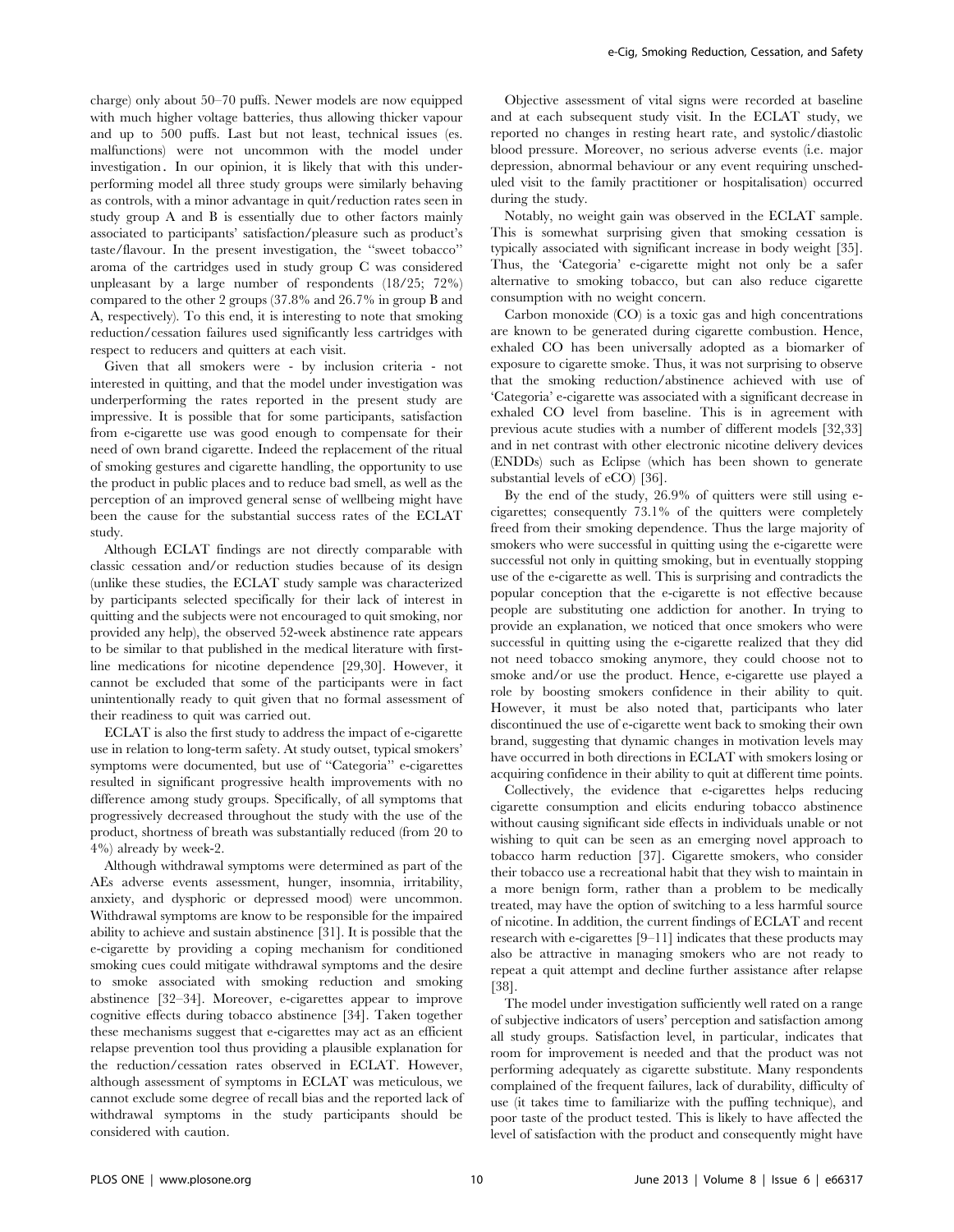been the cause for the number of lost to follow-up and reduction/ smoking failures. Nonetheless, participants were prone to recommend the ''Categoria'' e-cigarette to friends and/or relatives.

When interpreting the outcomes of the ECLAT study, we need to take into considerations some factors. First, because of its unusual design (e.g. smokers not wishing to quit) it is not an ordinary cessation study, hence direct comparison with other smoking cessation products cannot be made.

Second, study design was mainly based on the concept that nicotine is of main importance in dictating smoking addiction, but lacked of a control group specifically for e-cigarette use, We considered unrealistic to have a control for e-cigarette use per se in a study in which smokers were not interested in quitting. However, to provide an idea of the size of the effect, please consider that the quit rate of up to 8.7% at 1-year follow up in ECLAT compares very favorably with the national average cessation rate of 0.02% on an yearly basis over the 2001–2011 period in the general population (www.istat.it). We are confident that these findings cannot simply relate to participants self-selection; a genuine effect in term of reduction in tobacco consumption is shown with regular use of these products. Third approximately 40% of the participants failed to attend their final follow-up visit, however this is not unexpected in a smoking cessation study [39]. Fourth, failure to complete the study and several smoking cessation failures could be due to the frequency of technical issues (e.g. e-cigarette malfunctions). Fifth, at time of writing the product tested in ECLAT (model "401") has become obsolete and is underperforming compared with current models. This model is now discontinued from production. However, when the study was first designed in 2009, it was the only option available to us to investigate an e-cigarette. In future, it will be interesting to compare present findings with those obtained with newer models. Sixth, findings with the product tested in ECLAT cannot be extended to other models and in particular to those belonging to higher quality range. Last but not least, the findings reported from

#### References

- 1. World Health Organization (2008) Report on the global tobacco epidemic. www.who.int/tobacco/mpower/2008/en/index.html
- 2. The health benefits of smoking cessation (1990) In. Edited by Services UDoHaH; USA, US Department of Health and Human Services, Public Health Service, Centers for Disease Control, Center for Chronic Disease Prevention and Health Promotion, Office on Smoking and Health.
- 3. World Health Organization (WHO), WHO Framework Convention on Tobacco Control. ISBN: 9241591013.
- 4. Fiore MC, Jaen CR, Baker TB, Bailey WC, Benowitz N, et al (2008). Treating tobacco use and dependence: 2008 Update. Rockville (MD): U.S. Department of Health and Human Services.
- 5. Casella G, Caponnetto P, Polosa R (2010) Therapeutic advances in the treatment of nicotine addiction: present and future. Ther Adv Chronic Dis; 1: 95–106.
- 6. Hon L (2005) A non-smokable electronic spray cigarette (CA 2518174) {Patent notice}. In. Edited by Record CPO, vol. 133.
- 7. Caponnetto P, Campagna D, Papale G, Russo C, Polosa R (2012) The emerging phenomenon of electronic cigarettes. Expert Rev. Respir. Med.; 6(1): 63–74.
- 8. Etter JF: Electronic cigarettes (2010) a survey of users. BMC Public Health, 10: 231.
- 9. Caponnetto P, Polosa R, Auditore R, Russo C, Campagna D (2011) Smoking cessation with E-cigarettes in smokers with a documented history of depression and recurring relapses. Int. J. Clin. Med; 2: 281–284.
- 10. Caponnetto P, Polosa R, Russo C, Leotta C, Campagna D (2011) Successful smoking cessation with electronic cigarettes in smokers with a documented history of recurring relapses: a case series. BMC J. Med. Case Reports 5(1): 585.
- 11. Polosa R, Caponnetto P, Morjaria JB, Papale G, Campagna D, et al (2011) Effect of an electronic nicotine delivery device (E-cigarette) on smoking cessation and reduction: a prospective pilot study. BMC Public Health, 11: 786.
- 12. World Health Organization (2009) study group on tobacco product regulation, report on the scientific basis of tobacco product regulation: third report of a WHO study group. WHO Technical Report Series 955.
- 13. Etter JF, Bullen C, Flouris AD, Laugesen M, Eissenberg T (2011) Electronic nicotine delivery systems: a research agenda. Tob Control; 20(3): 243–248.

urban Sicilian residents in ECLAT may not be valid for other population samples as it must take into account specific sociocultural conditions (e.g. the so-called ''coffee puff-break'' is still considered norm despite the antismoking legislation in Italy).

#### Conclusions

The results of this study demonstrate that e-cigarettes hold promise in serving as a means for reducing the number of cigarettes smoked, and can lead to enduring tobacco abstinence as has also been shown with the use of FDA-approved smokingcessation medications [4,21]. In view of the fact that subjects in this study had no immediate intention of quitting, the reported overall abstinence rate of 8.7% at 52-week was remarkable. In comparison, in a study of varenicline in smokers that were motivated to quit, the group treated with 1.0 mg twice per day experienced a 52-week quit rate of 14.4% versus 4.9% in the control group [30]. Moreover, these positive results were obtained together with an important reduction in frequency of reported symptoms. Although, these data are promising, they are not definitive and more research about long term safety of these products is still required.

#### Acknowledgments

The authors wish to thank Arbi Group Srl for the free supplies of 'Categoria' e-cigarette kits and cartridges and for the technical support. The authors also wish to thank Giovanna Sanfilippo and Vittorio Bivona at the Chemical Laboratory of the Agenzia delle Dogane of Catania for their technical assistance with the GC-MS evaluation of cotinine.

# Author Contributions

Conceived and designed the experiments: RP. Performed the experiments: RP PC DC. Analyzed the data: FC RP PC CR JM. Contributed reagents/ materials/analysis tools: MC. Wrote the paper: PC RP CR FC JM. Subjects recruiting: DC.

- 14. Miura K, Kikukawa Y, Nakao T, Tokai H, Izumi Y, et al (2011) Safety assessment of electronic cigarettes in smokers. Seikatsu Eisei; 55(1): 59–64.
- 15. Beck A, Ward C, Mendelson M, Mock J, Erbaugh J (1987) Manual for the Beck Depression Inventory. New York Harcourt Brace Jovanovich. 16. Beck AT, Epstein N, Brown G, Steer RA (1988) An inventory for measuring
- anxiety: Psychometric properties. J Cons Clin Psychol; 56: 893–897.
- 17. Fagerstrom KO, Schneider NG (1989) Measuring nicotine dependence: a review of the Fagerstrom Tolerance Questionnaire. J Behav Med, 12(2): 159–182.
- 18. Glover ED, Nilsson F, Westin A. Glover PN, Laflin MT, et al (2005) Developmental History of the Glover-Nilsson Smoking Behavioral Questionnaire. Am J Health Behav.;29(5): 443–455.
- 19. Jacob P, Wilson M, Benowitz NL (1981) Improved gas chromatographic method for the determination of nicotine and cotinine in biologic fluids. J Chromatogr, 222: 61–70.
- 20. Hughes JR (2007) The effects of abstinence from tobacco: Valid symptoms and time course. Nicotine & Tobacco Research; 9: 315–27.
- 21. Bolliger CT, Zellweger JP, Danielsson T, van Biljon X, Robidou A, et al (2000) Smoking reduction with oral nicotine inhalers: double blind, randomised clinical trial of efficacy and safety. BMJ, 321(7257): 329–333.
- 22. Etter JF, Bullen C (2011) Electronic cigarettes: users profile, utilization, satisfaction and perceived efficacy. Addiction; 106(11): 2017–2028.
- 23. Siegel MB, Tanwar KL, Wood KS (2011) Electronic cigarettes as smoking cessation tool: Results from an Online Survey. Am J Prev Med; 40(4): 472–5.
- 24. Fagerstrom K (2012) Determinants of tobacco use and renaming the FTND to the Fagerstrom Test for Cigarette Dependence. Nicotine Tob Res; 14(1): 75–78.
- 25. Caponnetto P, Cibella F, Mancuso S, Campagna D, Arcidiacono G, et al (2011) Effect of a nicotine free inhalator as part of a smoking cessation program. Eur Respir J; 38(5): 1005–1011.
- 26. Wall MA, Johnson J, Jacob P, Benowitz NL (1988) Cotinine in the Serum, Saliva, and Urine of Nonsmokers, Passive Smokers, and Active Smokers. Am J Public Health; 78: 699–701.
- 27. Etter J-F, Bullen C (2011) Saliva cotinine levels in users of electronic cigarettes. Eur Respir J; 38: 1219–1236.
- 28. Goniewicz ML, Kuma T, Gawron M, Knysak J, Kosmider L (2012) Nicotine Levels in Electronic Cigarettes. Nicotine Tob Res Apr 22.